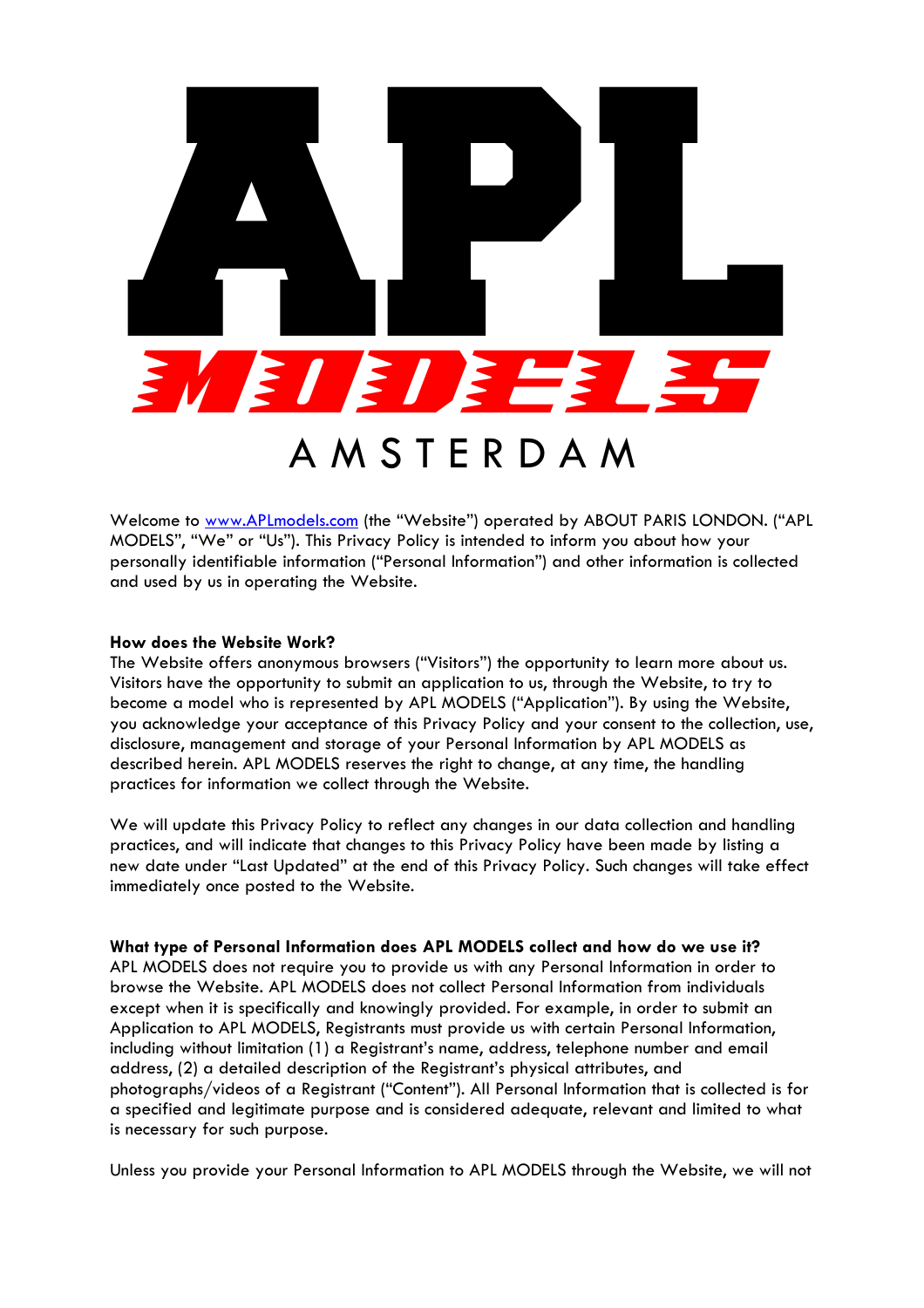collect any Personal Information from you. In the event you submit your Personal Information to us, we will use such Personal Information for internal purposes, for contacting you about events and media related to APL MODELS' activities and we may share such Personal Information with third parties who may contact you as well with news and offers. You may opt-out of such communications if they do not interest you. We may also release such Personal Information to third parties if we believe such release is necessary to comply with the law (e.g., a legal process or a statutory authorization), to apply or enforce our customer agreements, to protect our rights or property, if we reasonably believe that the physical safety of a person is threatened, or as part of a corporate reorganization, consolidation, merger, or sale of substantially all of the assets of APL MODELS.

Please keep in mind that, if you are accepted as a model by APL MODELS, portions of the Content contained in your Application may be made publicly viewable on the Website by us. Do not submit any Content to the Website that you are not authorized to distribute to the public or that you don't want others to see.

## **What other information does APL MODELS collect?**

We also may collect anonymous and aggregate information from you about your preferences in navigating the Website by using cookies, action tags and other methods. Cookies are small text files that identify your computer. We may use cookies to, among other things, monitor Website usage, customize Website features, identify your computer's operating system and browser, and complete transactions. An action tag is a small, graphic image on a webpage that is designed to allow the website owner or a third party to monitor who is visiting a website by collecting the IP address of the computer to which the tag is sent, the URL of the webpage that the tag comes from and the time that such webpage was viewed. Tags may be associated with cookie information. We may also use such anonymous and aggregate information for promotional purposes.

If you do not want us to track such information about you, you can set your browser to warn you before accepting cookies and refuse cookies when your browser alerts you to their presence. You can also adjust the settings in your browser to refuse all cookies.

You can be assured that Personal Information collected through the Website is maintained in a manner consistent with current industry standards. Your Personal information is protected in several ways. We encrypt your Personal Information and thereby prevent unauthorized parties from viewing such information when it is transmitted to us. Unfortunately, no data transmission over the internet or any wireless network can be guaranteed to be 100% secure. As a result, while we strive to protect your Personal Information, you acknowledge that: (a) there are security and privacy limitations of the Internet which are beyond our control; (b) the security, integrity, and privacy of any and all information and data exchanged through the Website cannot be guaranteed; and (c) any such information and data may be viewed or tampered with in transit by a third party.

While we take reasonable efforts to protect Personal Information that you provide to us, we cannot guarantee that such information will not be lost, disclosed or accessed by accidental circumstances or by the unauthorized acts of others.

## **What other information does APL MODELS share?**

We will not rent or sell your information to third parties without your consent, except as noted in this Privacy Policy. We may share your information as set forth above to providers that help us provide the services to you ("Service Providers"). Our Service Providers will be given access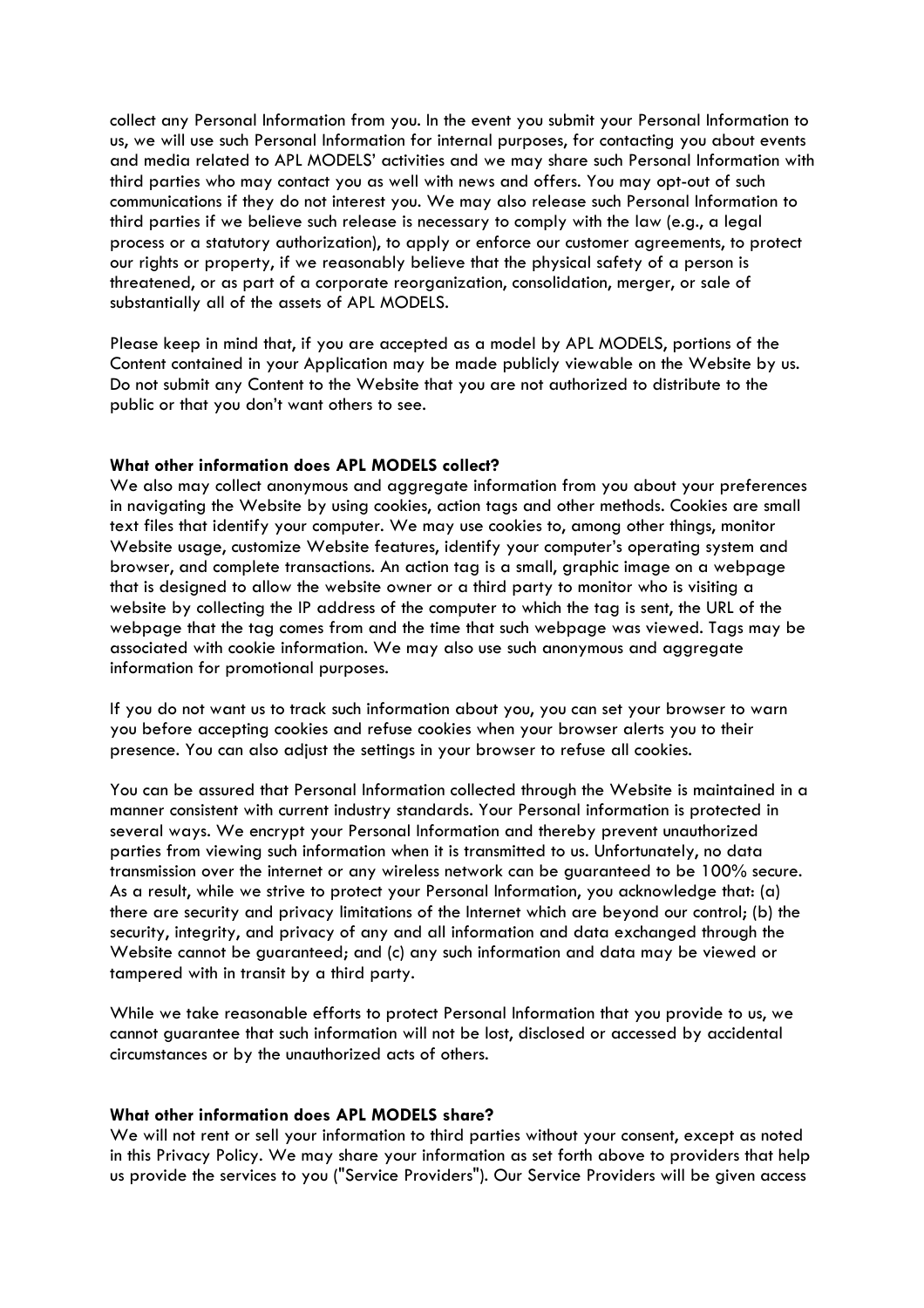to your information as is reasonably necessary to provide the service under reasonable confidentiality terms. We may remove parts of data that can identify you and share anonymized data with other parties. We may also combine your information with other information in a way that it is no longer associated with you and share that aggregated information.

We may access, preserve and share your information in response to a legal request (like a search warrant, court order or subpoena) if we have a good faith belief that the law requires us to do so. This may include responding to legal requests from jurisdictions outside of the Netherlands where we have a good faith belief that the response is required by law in that jurisdiction, affects users in that jurisdiction, and is consistent with internationally recognized standards. We may also access, preserve and share information when we have a good faith belief it is necessary to: detect, prevent and address fraud and other illegal activity; to protect ourselves, you and others, including as part of investigations; and to prevent death or imminent bodily harm. Information we receive about you may be accessed, processed and retained for an extended period of time when it is the subject of a legal request or obligation, governmental investigation, or investigations concerning possible violations of our terms or policies, or otherwise to prevent harm.

# **Legal Basis for processing personal information under the General Data Protection Regulation ("GDPR")**

If you are located in the European Union ("EU") APL MODELS will only process your personal information when it has a lawful basis to do so.

All personal information that is processed is accurate based on what you have conveyed to us and will be kept up to date as we are informed of changes.

## **Your rights under the GDPR**

Users residing in certain countries are afforded certain rights regarding their personal information under the GDPR. This includes the right to:

- request a copy of their personal data;
- request that their inaccurate personal data is corrected;
- request that their personal data is deleted and destroyed under certain circumstances;
- request that we restrict the processing of your personal information;

• withdraw your consent at any time where APL MODELS relies on your consent to process your personal information; and

• opt out of receiving electronic communications from us.

To exercise any of these rights, please email us at info@APLmodels.com. We may retain certain information as required by law or as necessary for our legitimate business purposes.

## **Does APL MODELS provide links to other websites?**

APL MODELS may provide links to other websites or resources of possible interest to you. Because we have no control over unaffiliated websites to which we provide links, the collection and use of your Personal Information and other information by such websites shall be subject to the policies and procedures of such websites and not this Privacy Policy. APL MODELS is NOT responsible for the privacy practices or the content on any of these other websites, including any sites that may indicate a special relationship or "partnership" with APL MODELS. APL MODELS does not disclose unique identifiers to those responsible for the linked sites. The linked sites, however, may collect personal information from you when you link to their site. To ensure protection of your privacy, always review the privacy policies of the sites you visit.